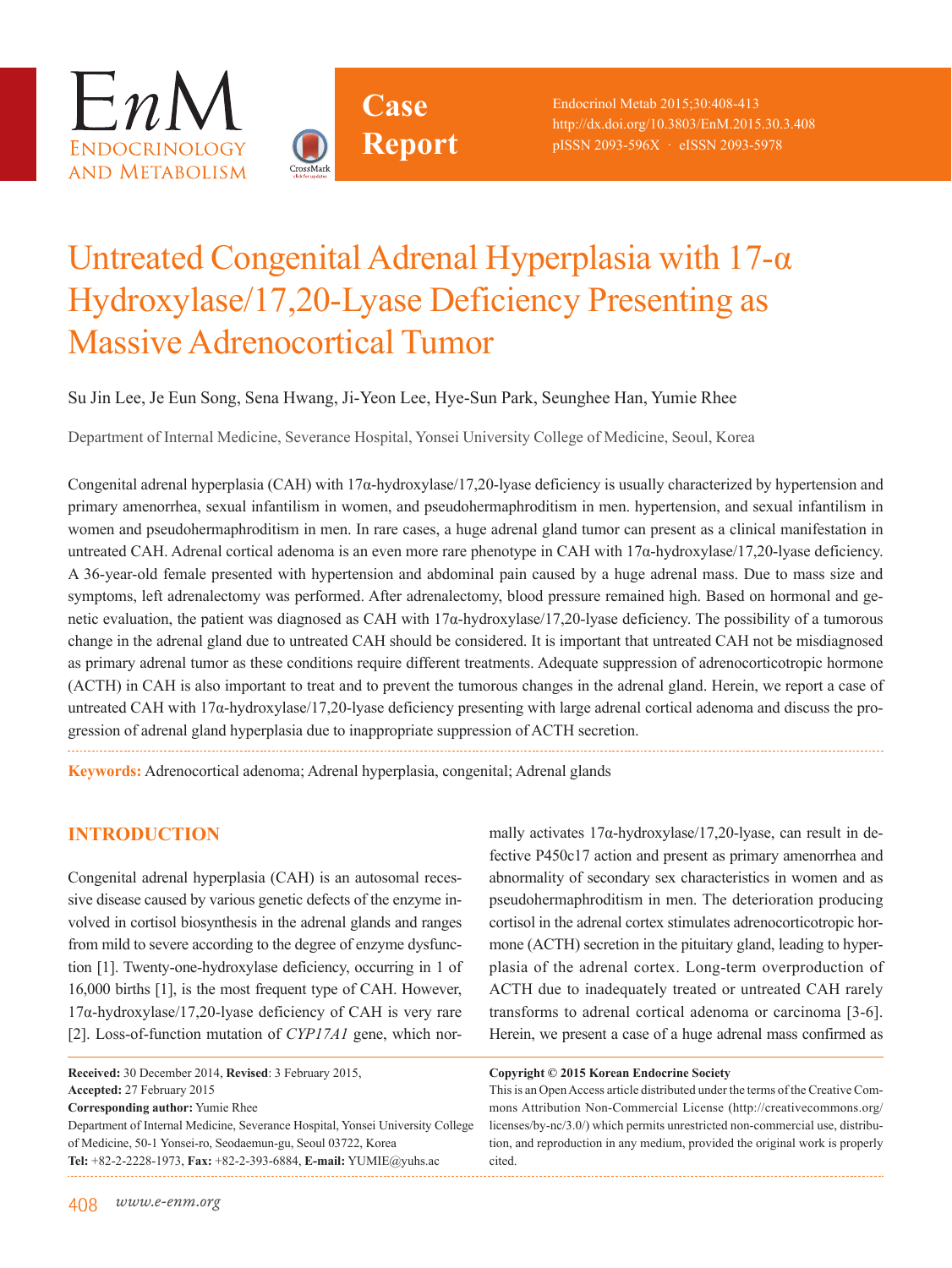adrenal cortical adenoma in CAH with 17α hydroxylase/17,20 lyase deficiency.

## **CASE REPORT**

A 36-year-old female visited the emergency department with pain in the left upper abdominal quadrant. She brought her abdominal computed tomography (CT) scan taken in another hospital showing a  $10\times6.3\times8.6$  cm-sized left adrenal mass with hemorrhagic necrosis (Fig. 1A). On admission, her systolic blood pressure was 150 to 170 mm Hg and her diastolic blood pressure was 100 to 110 mm Hg, higher than the standard values for her age. She had no previous history of hypertension. Her weight was 63 kg, and her height was 175 cm. The routine biochemical study, random urine analysis, and blood coagulation test results were all normal, and the serum electrolytes showed Na 141 mmol/L (normal range [NR], 135 to 145), K 3.3 mmol/L (NR, 3.5 to 5.5), and Cl 100 mmol/L (NR, 98 to 120). Hormone tests showed cortisol was reduced to 0.9 μg/dL (NR, 6.7 to 22.6) and ACTH was elevated slightly, to 75.94 pg/mL (NR, 7.2 to 63.6). Renin was reduced to 0.80 ng/mL/hr (NR, 1.31 to 3.95) and aldosterone was elevated to 183.31 pg/mL (NR, 29.9 to 158.8). The aldosterone renin ratio was 22.9. Chest X-ray and electrocardiography were normal. The results of 24 hour urine analysis were as follows: metanephrine 0.518 mg/ day (NR, 0 to 1.3), epinephrine 2.3  $\mu$ g/day (NR, 0 to 20), and vanillylmandelic acid 4.04 mg/day (NR, 0 to 8); all values were within the NR except those for 17-ketosteroids 2.77 mg/day (NR, 7 to 20) and urinary free cortisol 37.6 (NR, 55.5 to 286). Typical CT findings of a large adrenal mass with hemorrhagic necrosis led to the diagnosis of pheochromocytoma with biochemically burnt-out status.

To further evaluate the characteristics of the adrenal mass, metaiodobenzylguanidine-single-photon emission computed tomography (MIBG-SPECT) imaging was performed and showed no significant radiotracer uptake. Next, 18F-fluorodeoxyglucose positron emission tomography-CT (18F-FDG PET-CT) was performed, and the FDG uptake in the solid portion of the mass was elevated (Fig. 1B). On CT scan, the contralateral right adrenal gland appeared relatively normal. The possibility of pheochromocytoma could not be excluded based on MIBG-negative and PET-positive findings. Thus, after proper premedication, the mass was surgically removed due its size. After laparoscopic adrenalectomy, a left hemorrhagic adrenal mass was pathologically confirmed as adrenal cortical adenoma  $10\times5\times3$  cm in size (Fig. 2). The patient complained of nausea and generalized weakness after the left adrenalectomy. Moreover, blood pressure remained at 190/119 mm Hg. After the operation, her ACTH was elevated to 406.9 pg/mL (NR, 7.2 to 63.6), and the lowdose ACTH stimulation test showed her cortisol was 1.0 μg/dL (NR, 6.7 to 22.6) at baseline, 1.6 μg/dL after 30 minutes, and 1.0 μg/dL after 1 hour showing blunted response. After reviewing her abdominal CT, we discovered that she had received plastic surgery on both breasts. We requested the patient regarding her medical history as she had failed to mention this procedure on the first visit. The patient had artificial prostheses inserted be-



Fig. 1. (A) Computed tomography (CT) scan of the large, 7.6-cm, hemorrhagic mass in the left adrenal gland (white arrows). (B) Fluorodeoxyglucose (FDG) uptake (black arrow) in the solid portion of the mass in 18F-FDG-positron emission tomography-CT.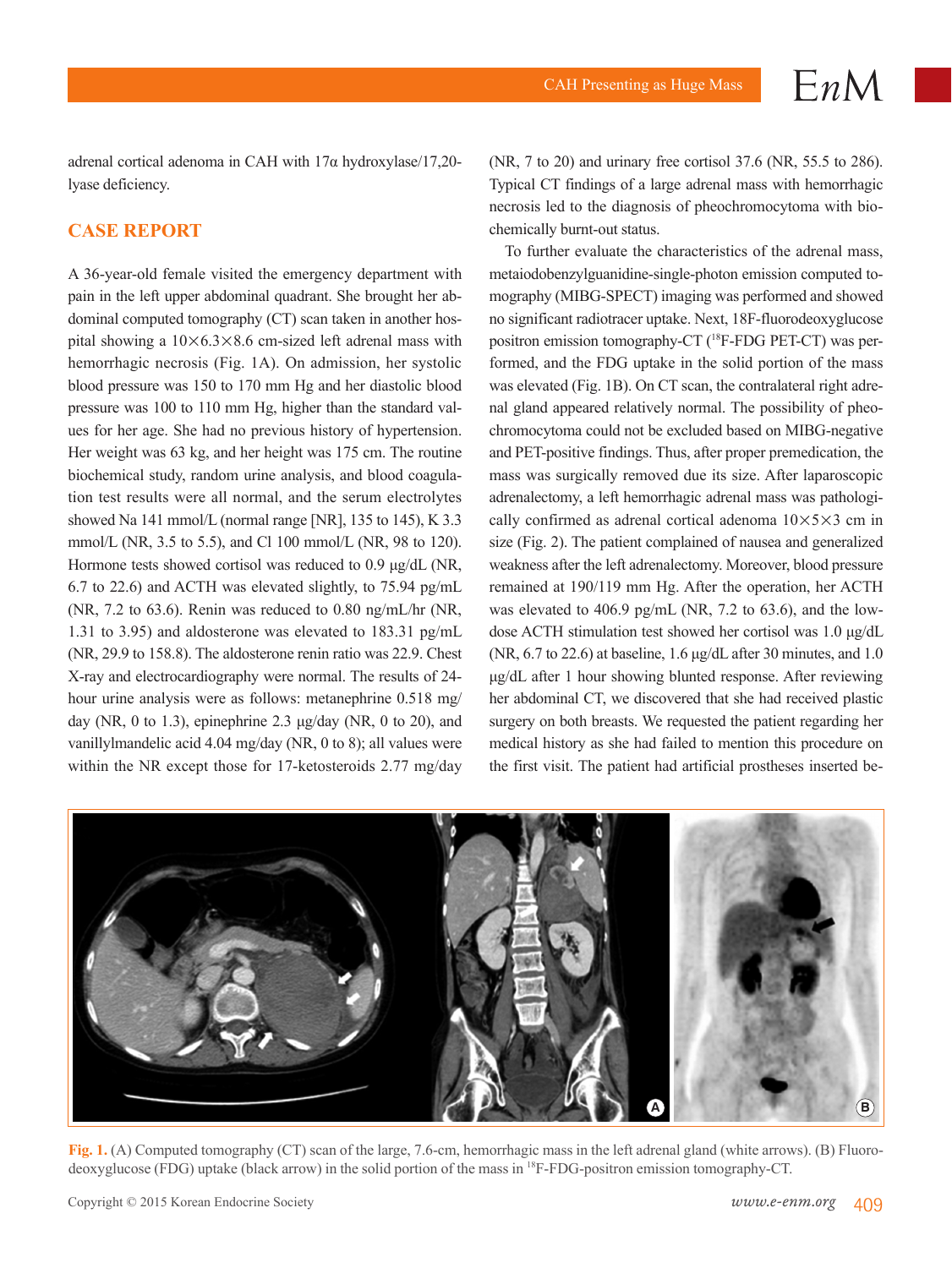## Lee SJ, et al.

 $EnM$ 

cause she never developed breasts during puberty. She also lacked secondary sexual characteristics such as pubic and axillary hair (Tanner stage I). The patient confessed she experienced no menarche in puberty and had kept these facts secret even from her family members. Further hormone testing showed the followings: thyroid stimulating hormone 3.1 μIU/mL (NR, 0.4 to 4.9), prolactin 27.2 ng/mL (NR, 3.3 to 26.7), luteininzing hormone 25.0 mIU/mL (NR, 1.2 to 10.9), follicular stimulating hormone 51.5 mIU/mL (NR, 1.8 to 8.8), estradiol <20 pg/mL (NR, 27 to 433), progesterone 4.32 ng/mL (NR, 0.2 to 23), and 17-OH-progesterone 0.21 ng/mL (NR, 0.1 to 5.0). However, both dehydroepiandrosterone (DHEA) and renin were reduced



**Fig. 2.** Gross finding of adrenal cortical adenoma with degenerative cystic change.

to 0.41 μg/mL (NR, 1.3 to 9.8) and 0.7 ng/mL/hr (NR, 1.3 to 3.9), respectively, whereas aldosterone was elevated to 171.9 pg/mL (NR, 29.9 to 158.8) (Table 1). Furthermore, X-ray examination of the upper arm showed that the bone age was compatible with that of a 15-year-old female and bone mineral density

| Hormone                   | <b>Before</b><br>surgery | After<br>surgery | Reference<br>range |
|---------------------------|--------------------------|------------------|--------------------|
| Cortisol, µg/dL           | 0.9                      | 1                | $6.7 - 22.6$       |
| $ACTH$ , $pg/mL$          | 75.94                    | 406.9            | $7.2 - 63.6$       |
| Aldosterone, pg/m L       | 183.31                   | 169.98           | $29.9 - 158.8$     |
| Renin, ng/mL/hr           | 0.8                      | 0.46             | $1.31 - 3.95$      |
| DHEA, µg/mL               |                          | 0.7              | $1.3 - 9.8$        |
| Progesterone, ng/mL       |                          | 4.32             | $0.15 - 23$        |
| 17-OH-progesterone, ng/mL |                          | 0.21             | $0.11 - 5.0$       |
| Estradiol, pg/mL          |                          | <20              | $27 - 433$         |
| Testosterone, ng/dL       |                          | < 2.5            | $8.4 - 48.1$       |
| FSH, mIU/mL               |                          | 51.5             | $1.79 - 8.78$      |
| LH, mIU/mL                |                          | 25.01            | $1.20 - 10.89$     |
| TSH, µIU/mL               |                          | 3.13             | $0.35 - 4.94$      |
| Prolactin, ng/mL          |                          | 27.2             | 3.34-26.72         |

ACTH, adrenocorticotropic hormone; DHEA, dehydroepiandrosterone; FSH, follicle-stimulating hormone; LH, luteinizing hormone; TSH, thyroid-stimulating hormone.



**Fig. 3.** Computed tomography scan of the right adrenal gland after adrenalectomy (white arrows). (A) Hyperplasia in right adrenal gland immediately after left adrenalectomy. (B) Progression of hyperplasia in right adrenal gland after 3-year follow-up due to poor compliance.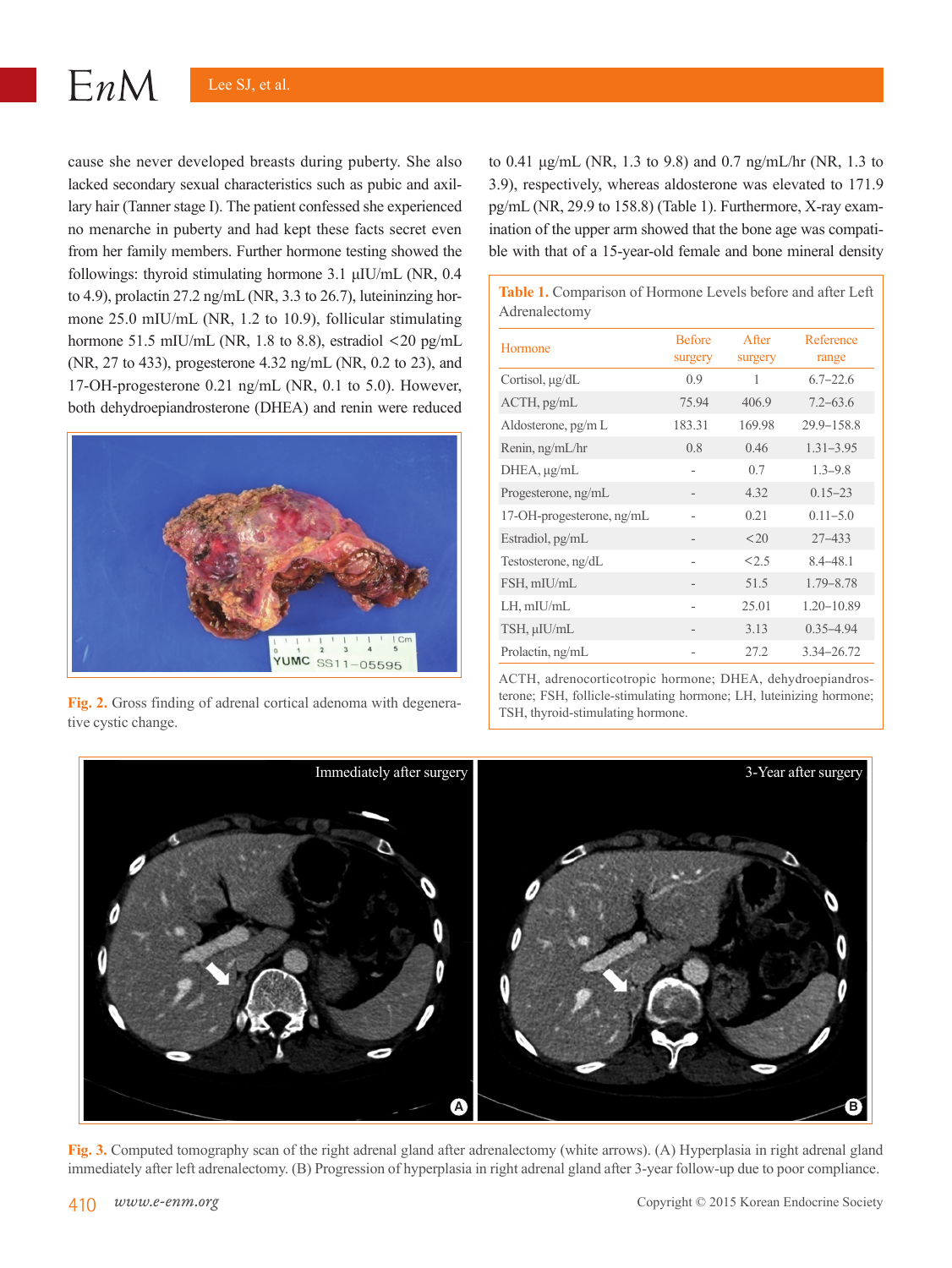# $EnM$

was below the expected range for her actual age (Z-score –3.1 in the lumbar spine and Z-score –3.4 in the femoral neck), probably due to sex hormone deficiency. Chromosomal study of the patient was performed using peripheral blood leukocytes and showed a normal karyotype of 46, XX, female. We also conducted polymerase chain reaction for all intron sequences in the neighborhood of the *CYP17A1* gene using appropriate primers. According to mutation analysis, we found a compound heterozygous mutation for p.Tyr329fs (c.985\_987delTACinsAA) and missense mutation p.His373Leu (c.1118A>T) in exon 6. She was diagnosed with CAH caused by 17α-hydroxylase/17,20 lyase deficiency confirmed by the *CYP17A1* gene mutation, presenting with lack of secondary sexual development, reduced production of cortisol and DHEA, increased aldosterone and ACTH as well as atypical huge adrenal mass. The patient was started on oral prednisolone, 7.5 mg in the morning and 5 mg in the afternoon, combined with estrogen. Finally, general weakness improved significantly, and the dose of oral prednisolone was reduced to 5 mg in the morning and 2.5 mg in the afternoon. To date, her hormone level has been monitored for 3 years. Due to her poor compliance and concerns of weight gain (although only 5 mg of prednisolone was prescribed), ACTH remained high. Inadequate suppression of ACTH resulted in the progression of hyperplasia of the right adrenal gland observed on the 3-year follow-up CT scan (Fig. 3).

### **DISCUSSION**

CAH is characterized by adrenal enlargement resulting from excessive ACTH due to defective steroidogenesis. However, neoplastic transformation of the adrenal gland, such as adrenal cortical adenoma is a rare complication in CAH. Shimshi et al. [7] reported on a 51-year-old female with a 7-cm virilizing adrenocortical tumor in CAH due to 21-hydroxylase deficiency after reviewing nine cases including six adrenal adenomas and three carcinomas. Other studies reported adrenal masses diagnosed as adrenal cortical adenoma due to 21-hydroxylase deficiency [3- 5,7-11]. Kacem et al. [10] also reported on a 22-year-old patient with 11β-hydroxylase deficiency having a 16-cm-sized adrenal cystic mass. To date, most adrenal cortical adenomas or carcinomas reported in CAH have been due to 21-hydroxylase deficiency, and very few have been caused by 11β-hydroxylase or 3β-hydroxysteroid dehydrogenase deficiencies [12]. Although adrenal myelolipoma associated with CAH has been reported [13], reports on  $17\alpha$ -hydroxylase/17,20-lyase deficiency with a huge adrenal adenoma and degenerative cystic change in a patient have not yet been published.

The case in the present study involved CAH with  $17\alpha$ hydroxylase/17,20-lyase deficiency and a compound heterozygotic gene mutation of p.Tyr329lysfs (c.985\_987delTACinsAA) and p.His373Leu (c.1118A>T) at different sites on the same exon (exon 6), indicating that each mutation exists in different allelic genes as a heterozygote type. Cytochrome P450 17αhydroxylase enzyme, an important enzyme involved in cortisol biosynthesis, is encoded by the *CYP17A1*, gene and 17αhydroxylase/17,20-lyase deficiency is caused by a mutation in the *CYP17A1* gene, which was first reported by Biglieri et al. [14] in a single patient [15]. *CYP17A1* gene mutation resulting in 17α-hydroxylase/17,20-lyase deficiency deteriorates the synthesis of cortisol, testosterone, and estrogen, leading to the stimulation of ACTH and gonadotrophin hormone manifesting as hypergonadotropic hypogonadism, with accompanying overproduction of mineralocorticoids. Excessive mineralocorticoids may increase blood pressure or result in hypokalemia, as in this case. Moreover, due to the sex hormone deficiency, a patient with chromosome  $46, XX$  will not experience secondary sex development and menstruation, whereas a patient with 46,XY will show female external genitalia [16,17]. Primary amenorrhea, lack of secondary sexual development, and hypertension are the usual clinical presentations of 17α-hydroxylase/17,20-lyase deficiency. Atypically, the patient in this case came to the hospital at a comparatively old age complaining abdominal pain caused by the huge adrenal mass that had been suspected to be pheochromocytoma in the early stage, and this clinical manifestation was not the typical pattern compared with other CAH cases with 17α-hydroxylase/17,20-lyase deficiency. Kim et al. [18] reviewed the *CYP17A1* mutations in adults with 17α-hydroxylase /17,20-lyase deficiency in Korea; however, clinical presentation of adrenal cortical adenoma in a patient has not been reported.

Adrenal enlargement and neoplastic change could be due to inadequate glucocorticoid treatment or non-treatment. Falke et al. [4] reviewed CT images in 13 cases of CAH according to the glucocorticosteroid treatment. Of the patients, seven who were treated properly showed no adrenal mass, but six, who were not treated properly showed gross enlargement of the adrenals. In our case, the patient had not been treated until her first visit at the age of 36; thus, the over 30-year continuous ACTH stimulation due to cortisol and sex hormone defects caused by 17α-hydroxylase/17,20-lyase deficiency led to the large adrenal adenoma. Whether the adrenal tumor was the result of long-term overstimulation of ACTH remains questionable. However, a correlation between adrenal hyperplasia and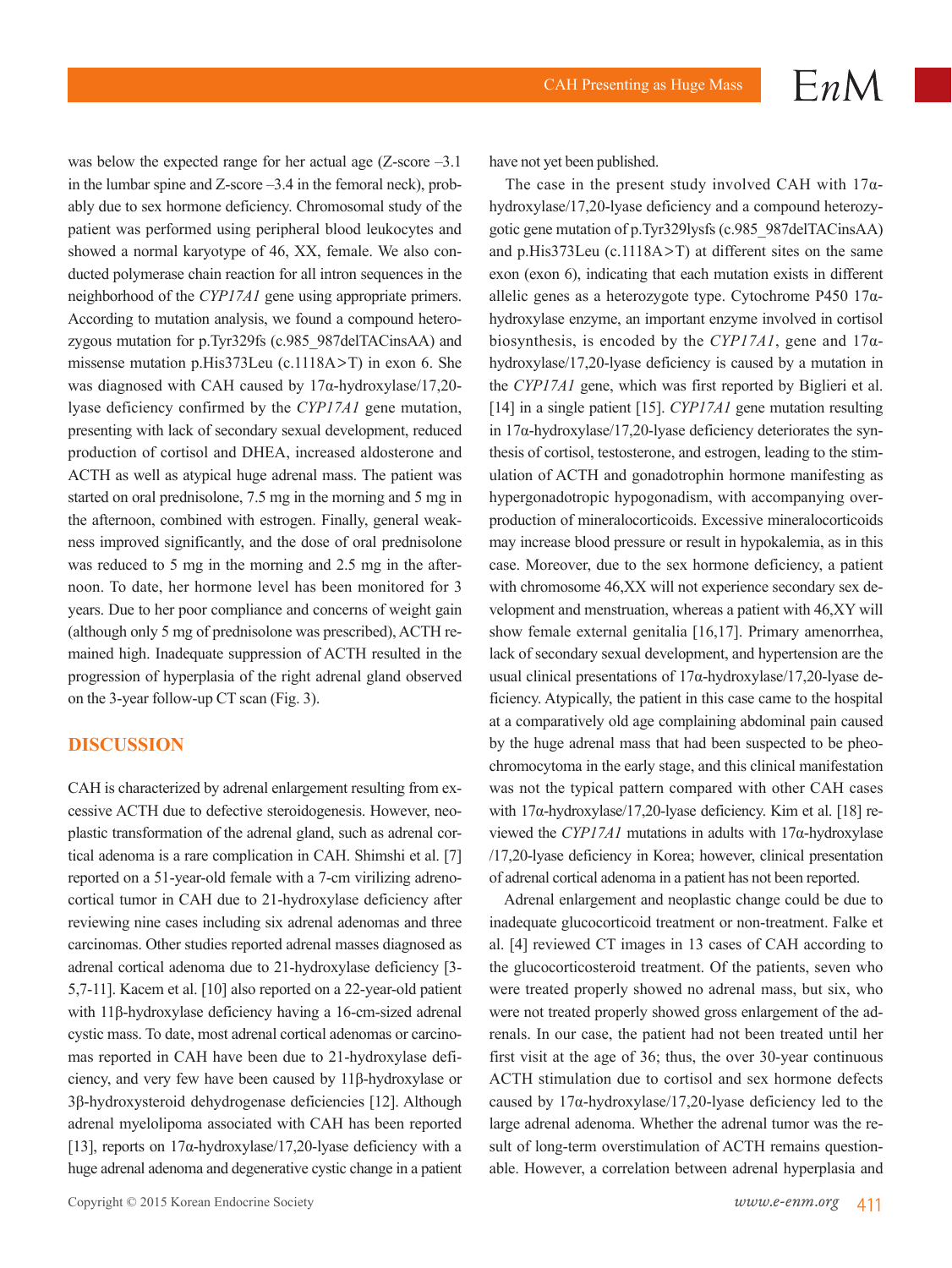high ACTH levels is plausible given previous reports that adequate treatment that suppresses ACTH hypersecretion can reverse the adrenal enlargement [4,6].

Additionally, unlike the other cases of  $17\alpha$ -hydroxylase/ 17,20-lyase deficiency, the aldosterone level was high in our patient [14]. Yamakita et al. [19] suggested the severity of 17α-hydroxylase/17,20-lyase deficiency would be associated with the potency of cytochrome P450 corticosterone methyloxidase (aldosterone synthase), a key enzyme in the conversion of corticosterone to aldosterone. In severe 17α-hydroxylase/17,20 lyase deficiency, aldosterone synthase activity is more potentiated in outer zona fasciculata cells, leading to increased aldosterone. Furthermore, chronically elevated ACTH may have affected the production of aldosterone in zona glomerulosa, which is also responsive to ACTH [19,20]. Of the three CAH cases with 17α-hydroxylase/17,20-lyase deficiency and a compound heterozygote gene mutation reported by Kim et al. [18], one patient with a high aldosterone level presented with higher blood pressure and ACTH level and lower cortisol (similar to our case) compared with the other two cases. Further studies of hyperaldosteronism-related phenotypes are necessary to explain the elevated aldosterone levels.

In conclusion, it is rare for CAH to manifest as adrenal cortical adenoma. Moreover, no huge adrenocortical adenoma has been reported in CAH with 17-α hydroxylase/17,20-lyase deficiency. In our case, a huge adrenal mass was initially considered a pheochromocytoma. Primary amenorrhea in female patients who present with both sexual infantilism and mineralocorticoid hypertension should be the focus of differential diagnosis. Additionally, proper glucocorticoid replacement is important for preventing adrenal gland enlargement or reducing the possibility of transformation into a tumor.

## **CONFLICTS OF INTEREST**

No potential conflict of interest relevant to this article was reported.

### **REFERENCES**

- 1. Speiser PW, White PC. Congenital adrenal hyperplasia. N Engl J Med 2003;349:776-88.
- 2. Bao X, Ding H, Xu Y, Cui G, He Y, Yu X, et al. Prevalence of common mutations in the *CYP17A1* gene in Chinese Han population. Clin Chim Acta 2011;412:1240-3.
- 3. van Seters AP, van Aalderen W, Moolenaar AJ, Gorsiro MC,

van Roon F, Backer ET. Adrenocortical tumour in untreated congenital adrenocortical hyperplasia associated with inadequate ACTH suppressibility. Clin Endocrinol (Oxf) 1981;14: 325-34.

- 4. Falke TH, van Seters AP, Schaberg A, Moolenaar AJ. Computed tomography in untreated adults with virilizing congenital adrenal cortical hyperplasia. Clin Radiol 1986;37: 155-60.
- 5. Ravichandran R, Lafferty F, McGinniss MJ, Taylor HC. Congenital adrenal hyperplasia presenting as massive adrenal incidentalomas in the sixth decade of life: report of two patients with 21-hydroxylase deficiency. J Clin Endocrinol Metab 1996;81:1776-9.
- 6. Harinarayana CV, Renu G, Ammini AC, Khurana ML, Ved P, Karmarkar MG, et al. Computed tomography in untreated congenital adrenal hyperplasia. Pediatr Radiol 1991;21: 103-5.
- 7. Shimshi M, Ross F, Goodman A, Gabrilove JL. Virilizing adrenocortical tumor superimposed on congenital adrenocortical hyperplasia. Am J Med 1992;93:338-42.
- 8. Hamwi GJ, Serbin RA, Kruger FA. Does adrenocortical hyperplasia result in adrenocortical carcinoma. N Engl J Med 1957;257:1153-7.
- 9. Daeschner GL. Adrenal cortical adenoma arising in a girl with congenital adrenogenital syndrome. Pediatrics 1965; 36:141-2.
- 10. Kacem M, Said M, Achour L, Hadj Youssef F, Ben Kacem S, Mahjoub S, et al. Large bilateral adrenal incidentalomas complicating untreated 11B hydroxylase deficiency in the third decade of life. A case report. Ann Endocrinol (Paris) 2000;61:418-21.
- 11. Chevalier N, Carrier P, Piche M, Chevallier A, Wagner K, Tardy V, et al. Adrenocortical incidentaloma with uncertain prognosis associated with an inadequately treated congenital adrenal hyperplasia. Ann Endocrinol (Paris) 2010;71:56-9.
- 12. Jaresch S, Kornely E, Kley HK, Schlaghecke R. Adrenal incidentaloma and patients with homozygous or heterozygous congenital adrenal hyperplasia. J Clin Endocrinol Metab 1992;74:685-9.
- 13. Mermejo LM, Elias Junior J, Saggioro FP, Tucci Junior S, Castro M, Moreira AC, et al. Giant adrenal myelolipoma associated with 21-hydroxylase deficiency: unusual association mimicking an androgen-secreting adrenocortical carcinoma. Arq Bras Endocrinol Metabol 2010;54:419-24.
- 14. Biglieri EG, Herron MA, Brust N. 17-Hydroxylation deficiency in man. J Clin Invest 1966;45:1946-54.